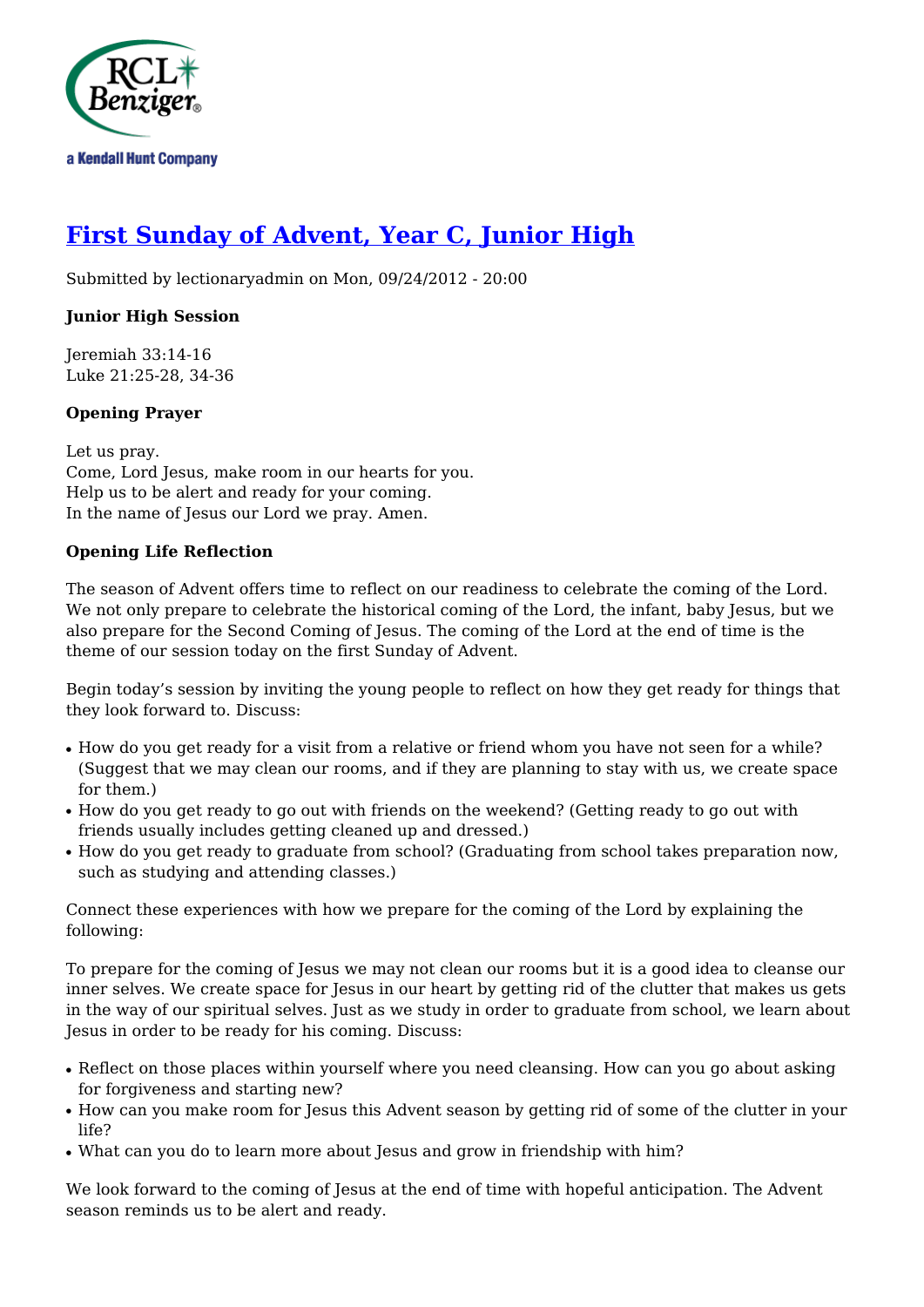

## **Listening to the Word of God**

The Old Testament reading today speaks of the fulfillment of God's promise. Listen to what this first reading tells us about righteousness being restored.

Read Jeremiah 33:14-16. Allow for silence.

#### **Scripture Discussion Starters**

- How does this reading offer hope in God's promise?
- What will God cause to spring up from David? What does that mean?
- How will righteousness be restored?

In the gospel reading the Second Coming of Christ is described. Listen to find out what we need to do.

Read Luke 21:25-28, 34-36. Allow for silence.

- How is the Second Coming of Christ described?
- What will take place at the end of time?
- What must we do to get ready?

#### **Scripture Background**

Provide 2-3 minutes of background information on the readings using the Catechist Background section.

The Old Testament reading speaks of the fulfillment of God's promise. When a "just shoot" will spring up for David and bring justice and righteousness to the land.

In this reading from Jeremiah, Christians have understood Jesus of Nazareth to be the fulfillment of God's promise. Jesus is the "just shoot," a descendant of the family of King David, who was sent to bring about the kingdom of God.

The Second Coming of Christ is described in the gospel reading today in cosmic terms. There will be signs in the sun, moon and stars and on earth the roaring of waves will cause distress. Then, amidst this frightening scene, we are given hope. The reading tells us to raise our heads when these signs take place. Although Catholics do not understand this reading literally, as believers we can live with confidence and hope that we will be saved.

The gospel today offers guidance on how to prepare for the Second Coming of Christ. Be on guard. Stay mindful of what really matters in life, such as being in right relationship with God, one another and one's self. Be alert. Stay attentive to the movement of the Spirit, and listen for what is true. Be prayerful. Stay connected to God, and grow in friendship with Jesus.

On this First Sunday of Advent we are reminded to look forward to the Second Coming of Christ with expectancy and hope. The season of Advent provides time for us to reflect on how we are to get ready for the coming of Christ.

#### **Questions for Deeper Reflection**